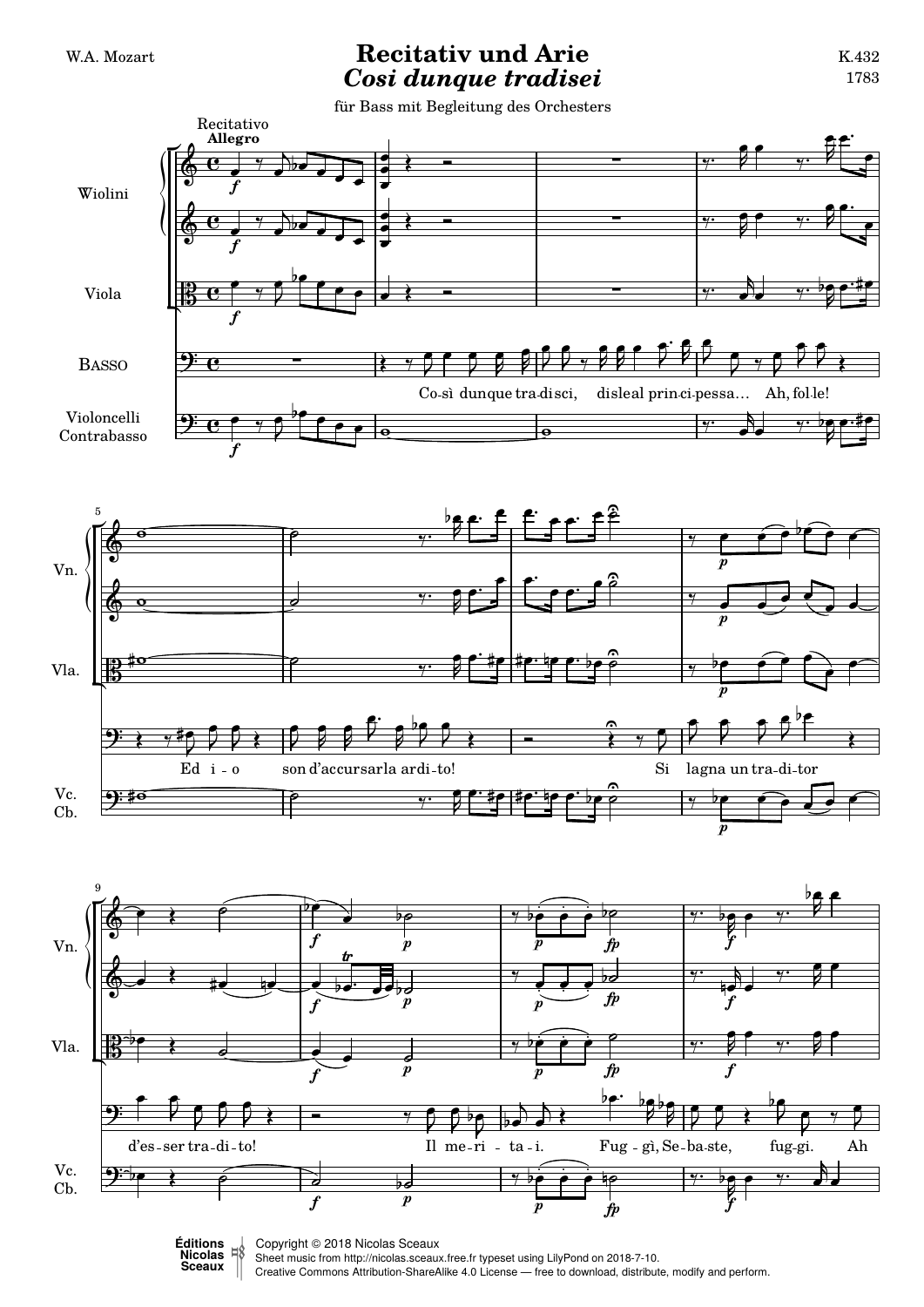





Copyright © 2018 Nicolas Sceaux — Creative Commons Attribution-ShareAlike 4.0 License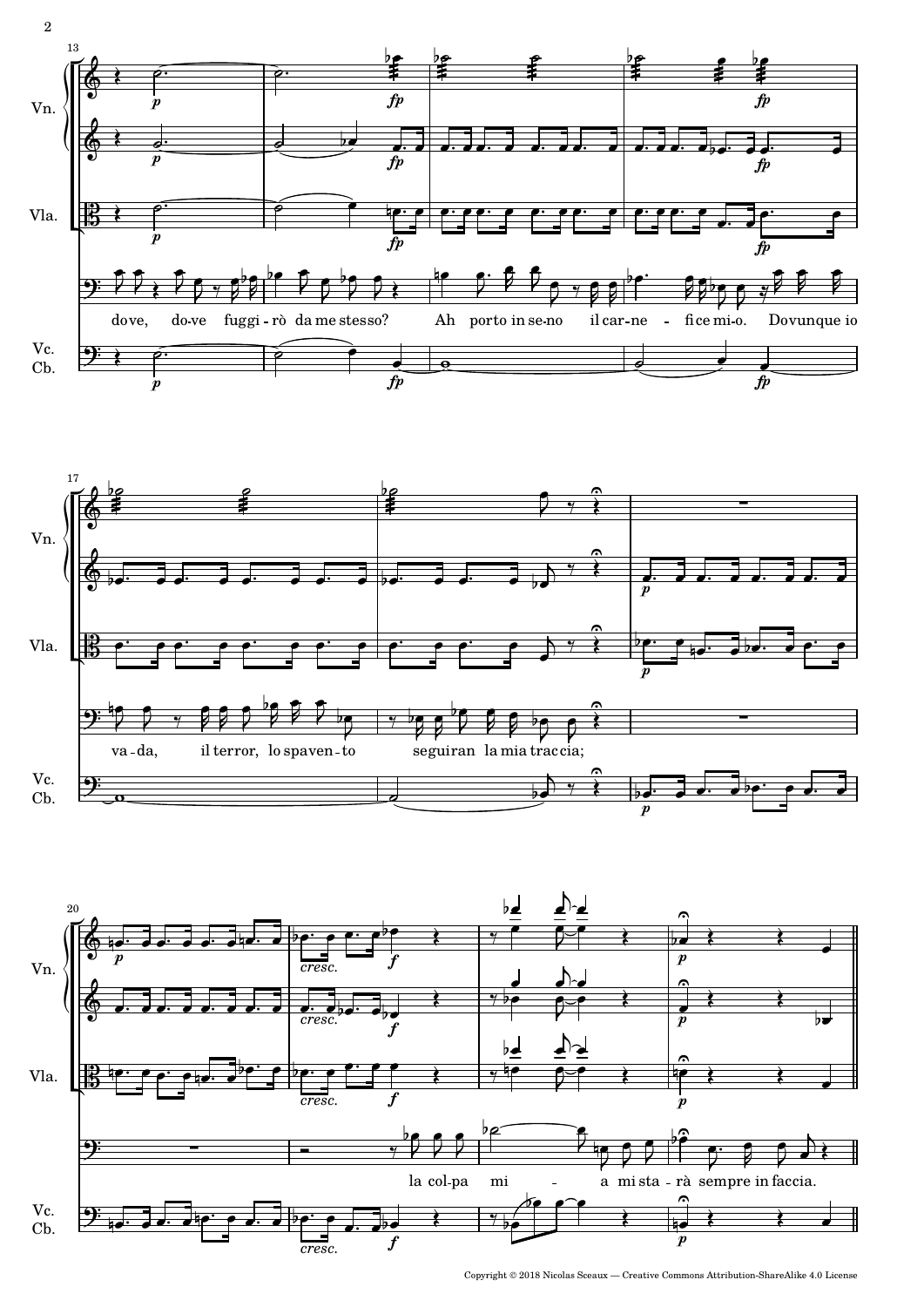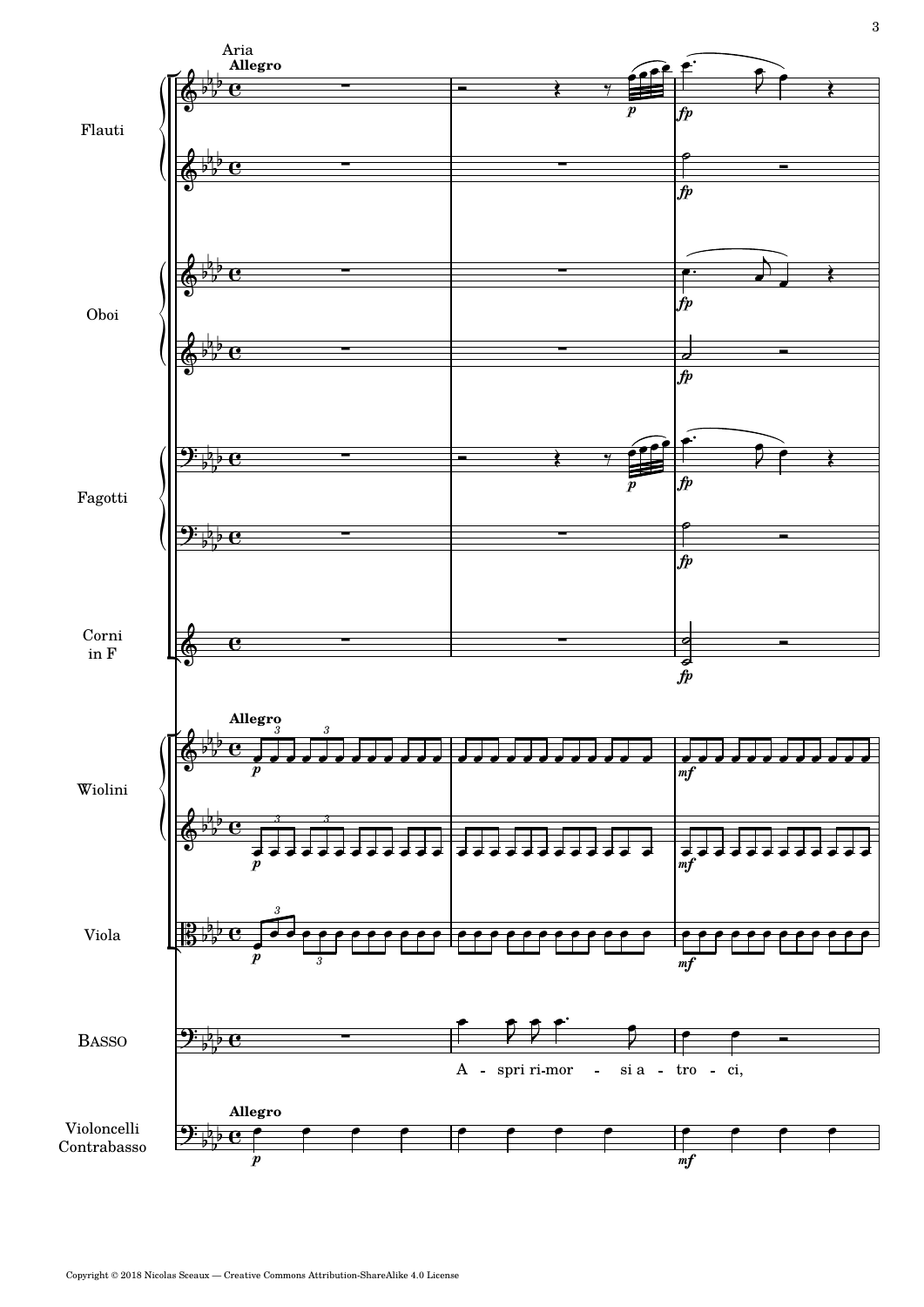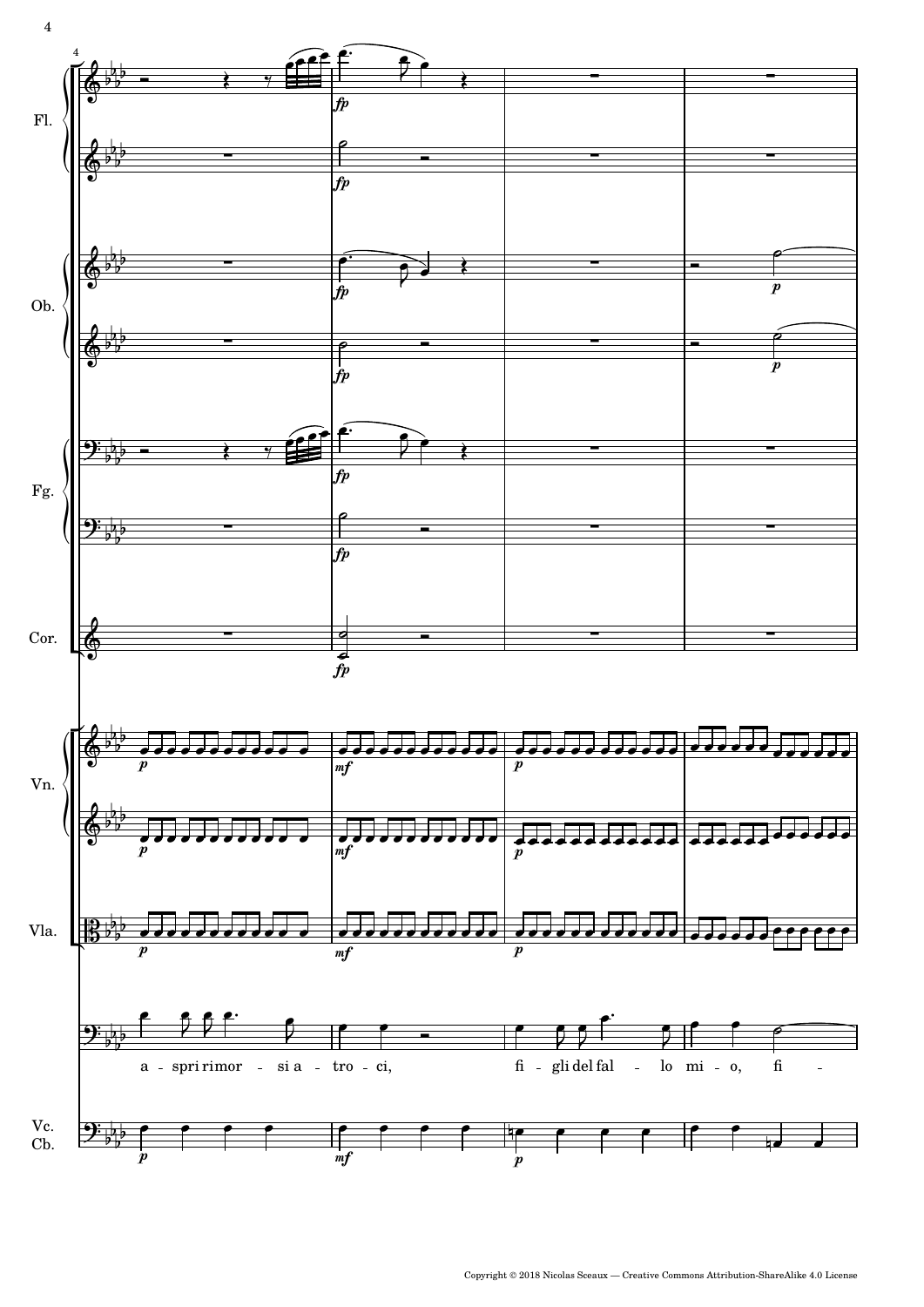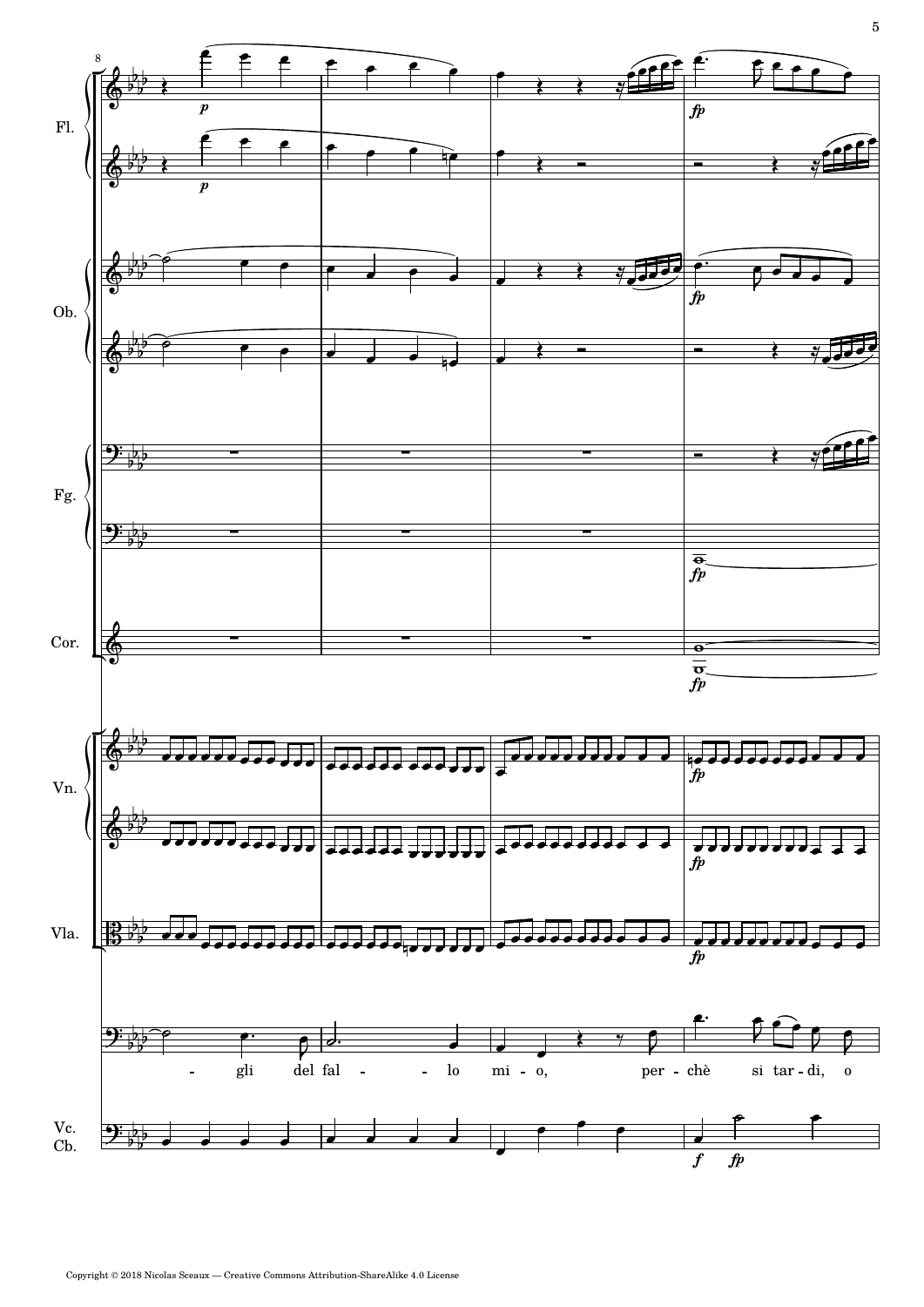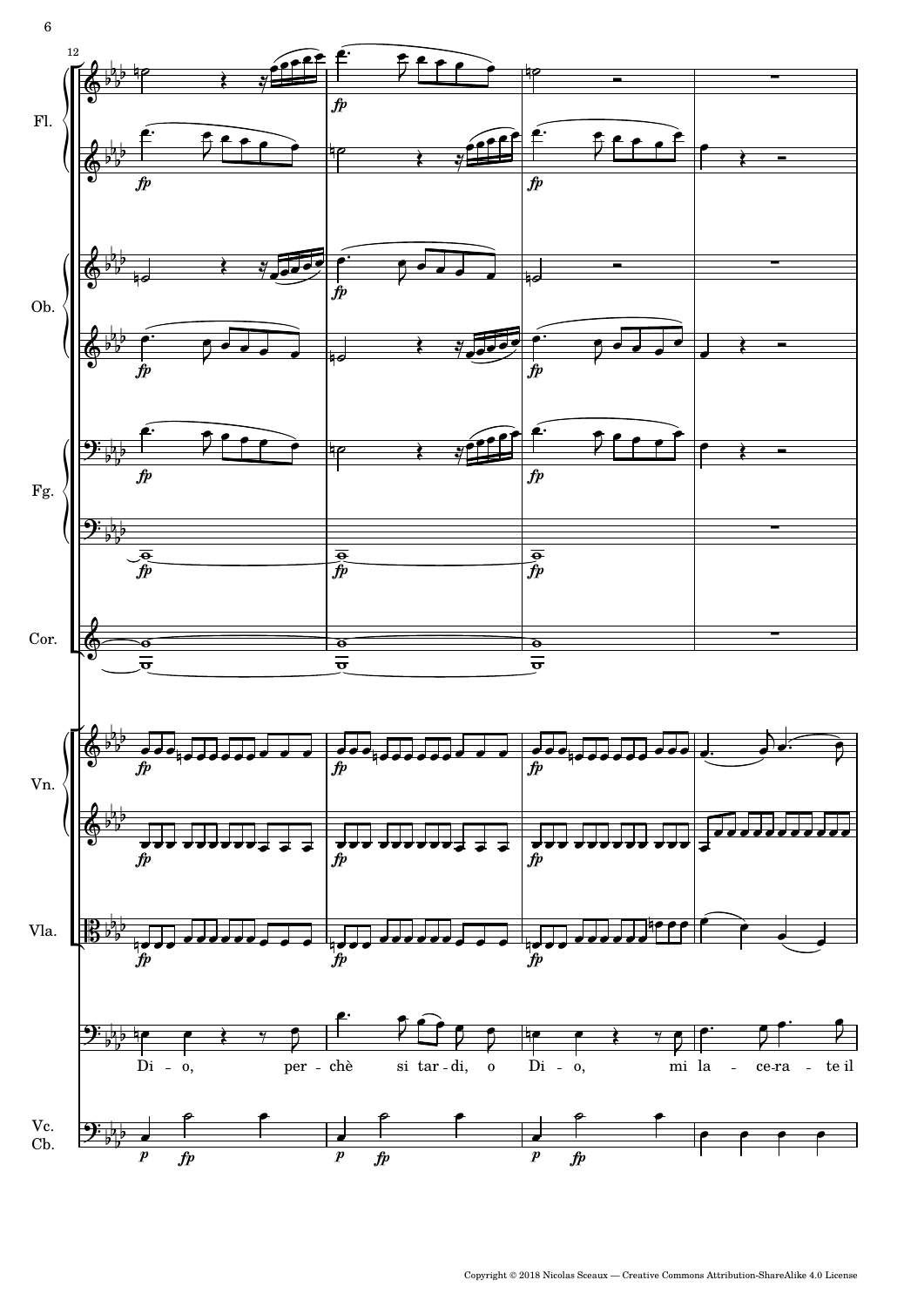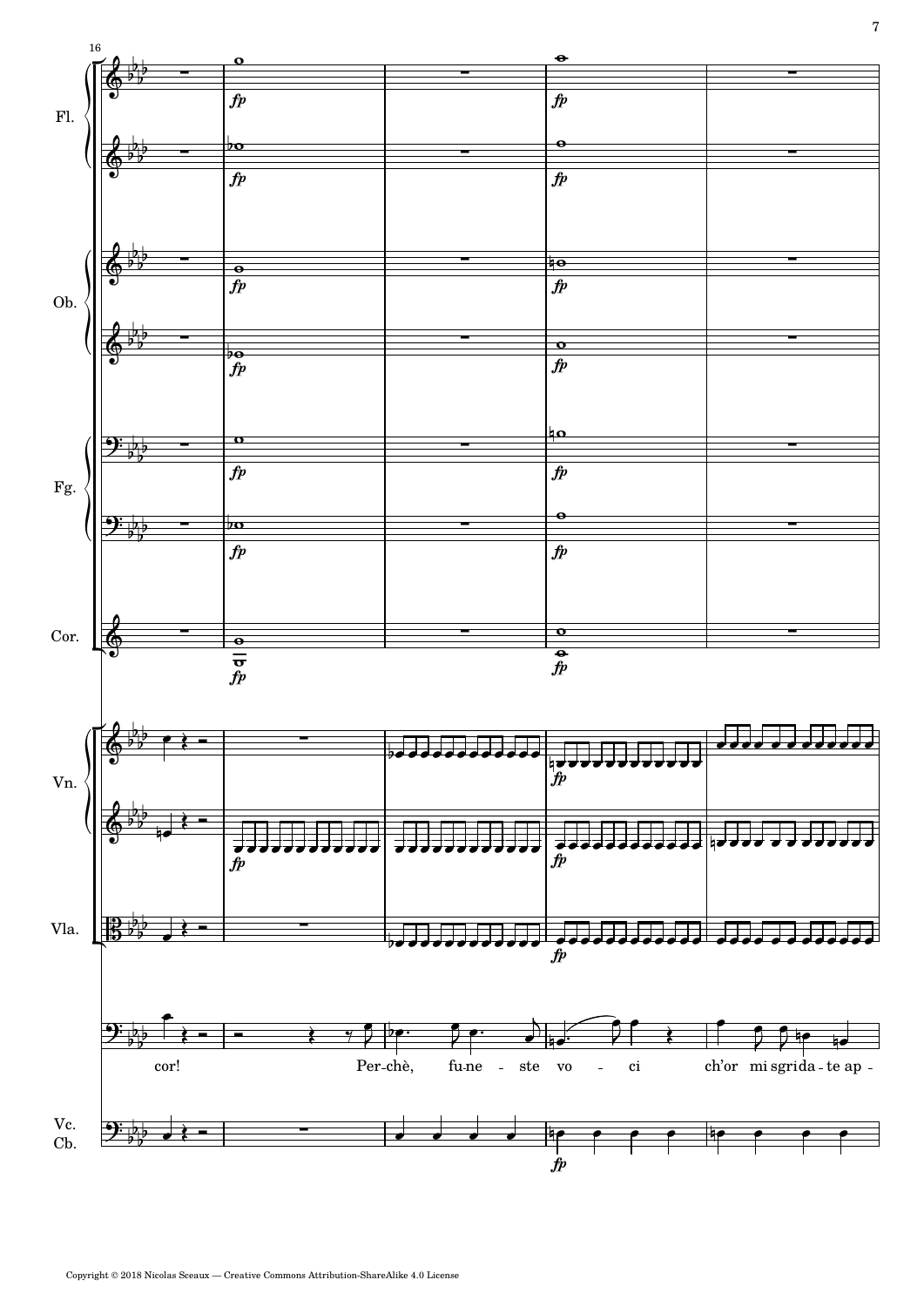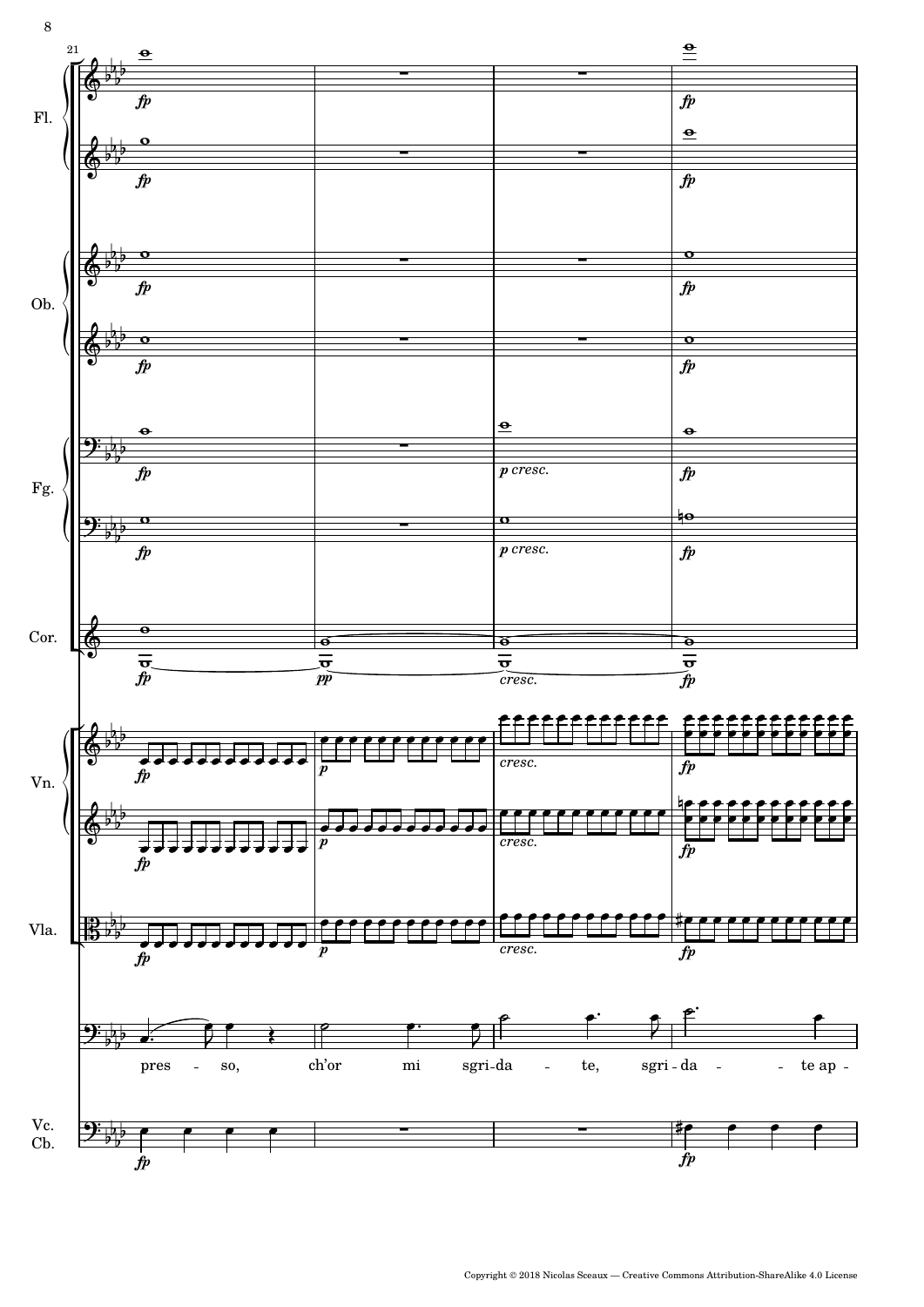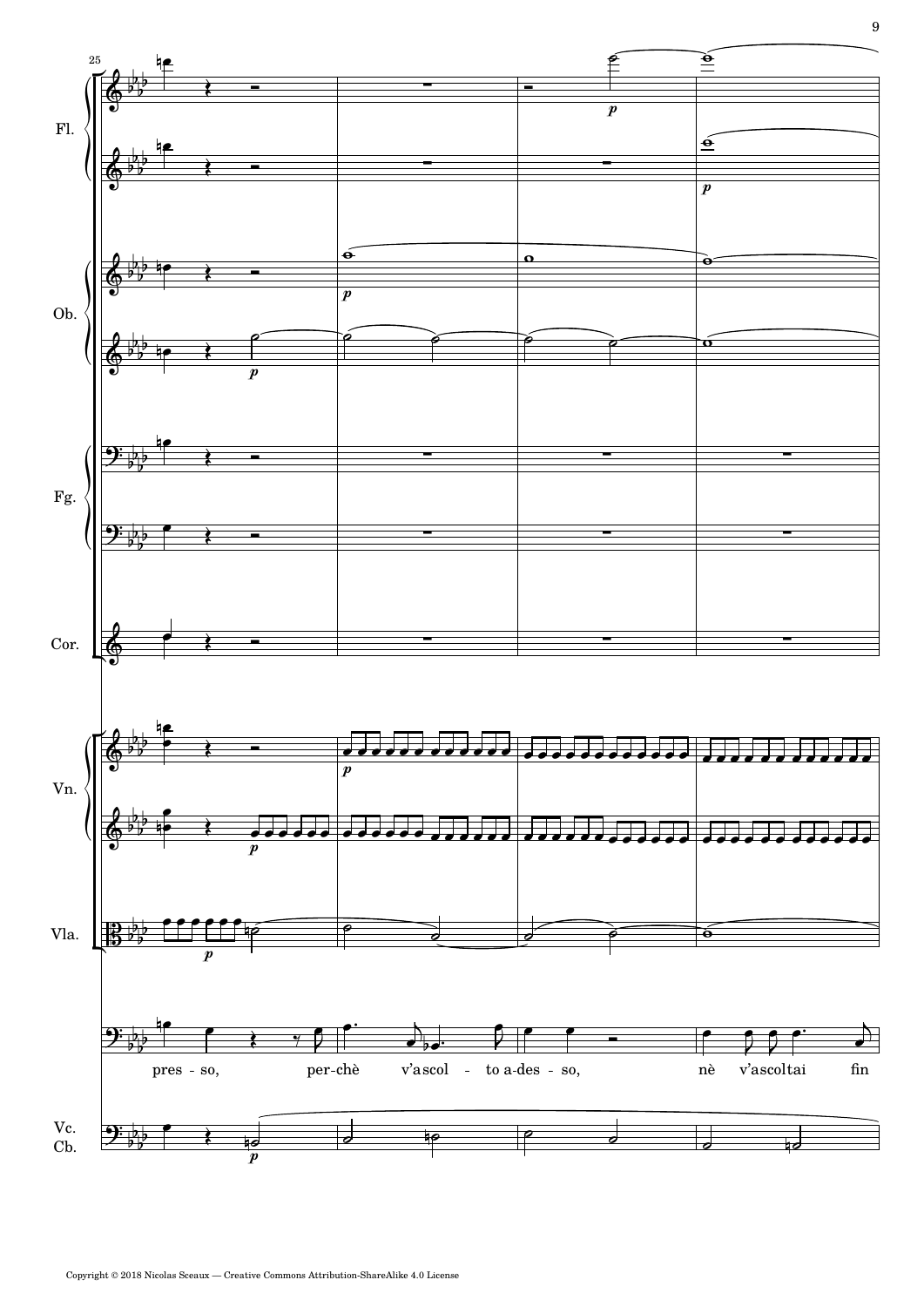

Copyright © 2018 Nicolas Sceaux — Creative Commons Attribution-ShareAlike 4.0 License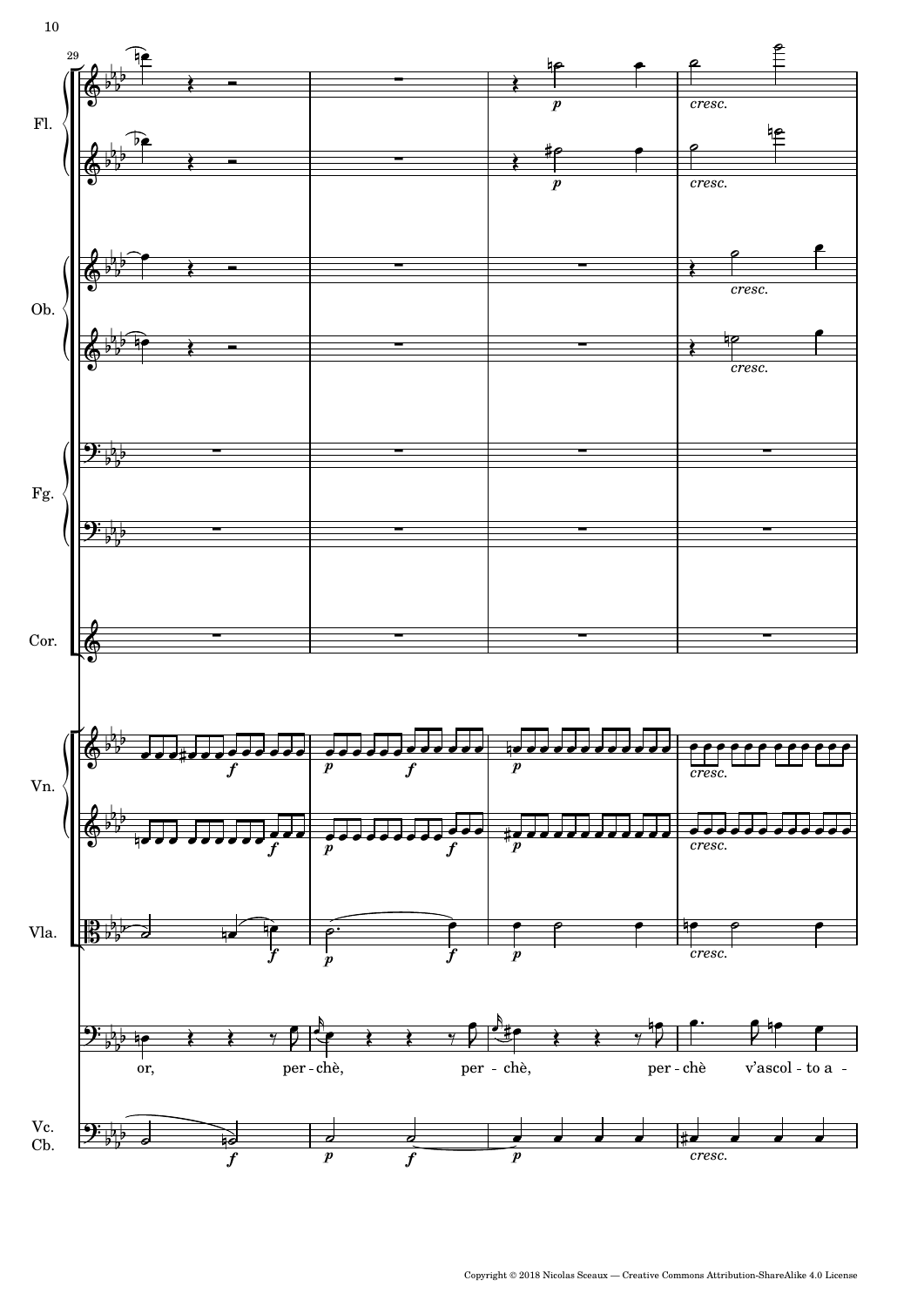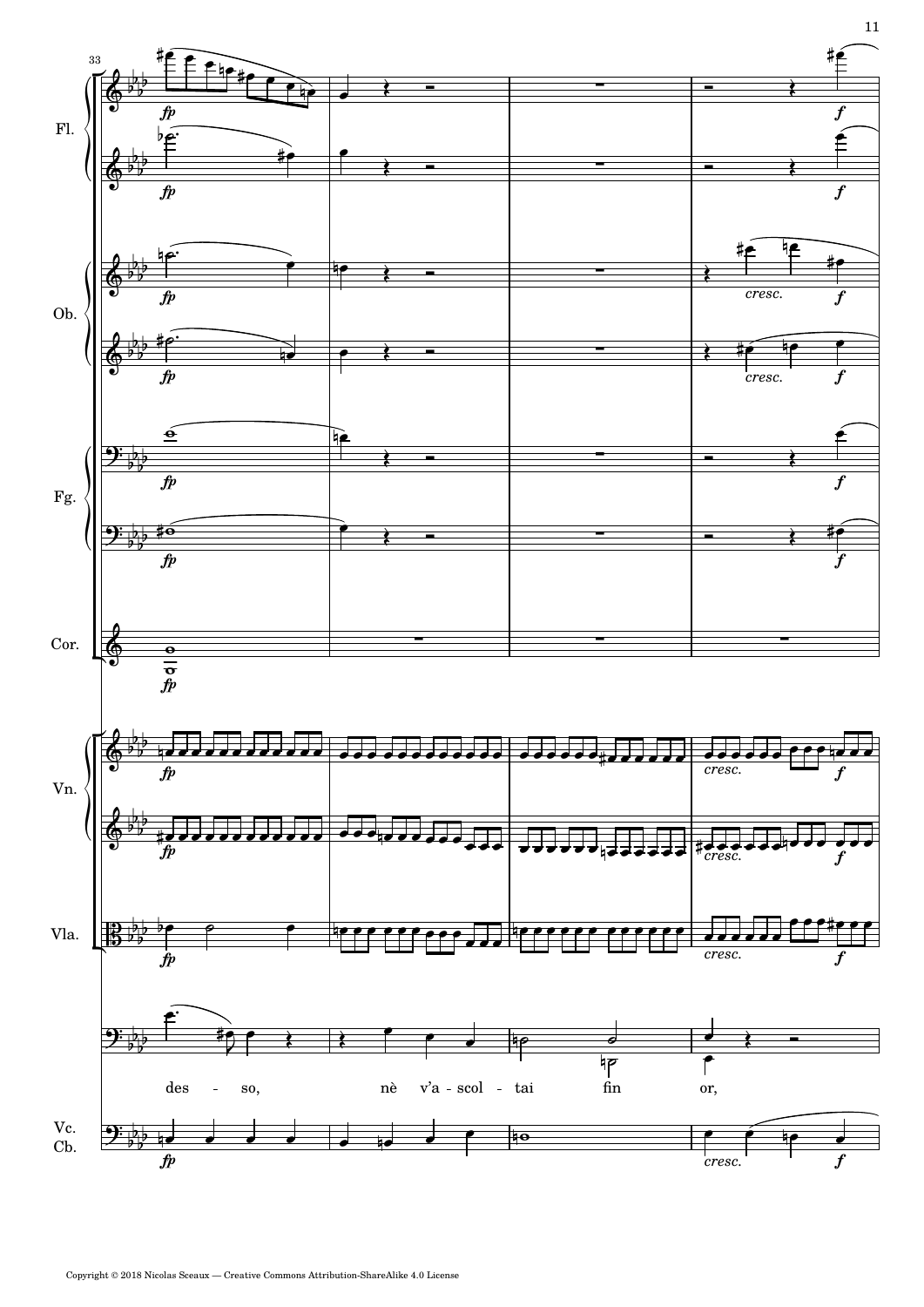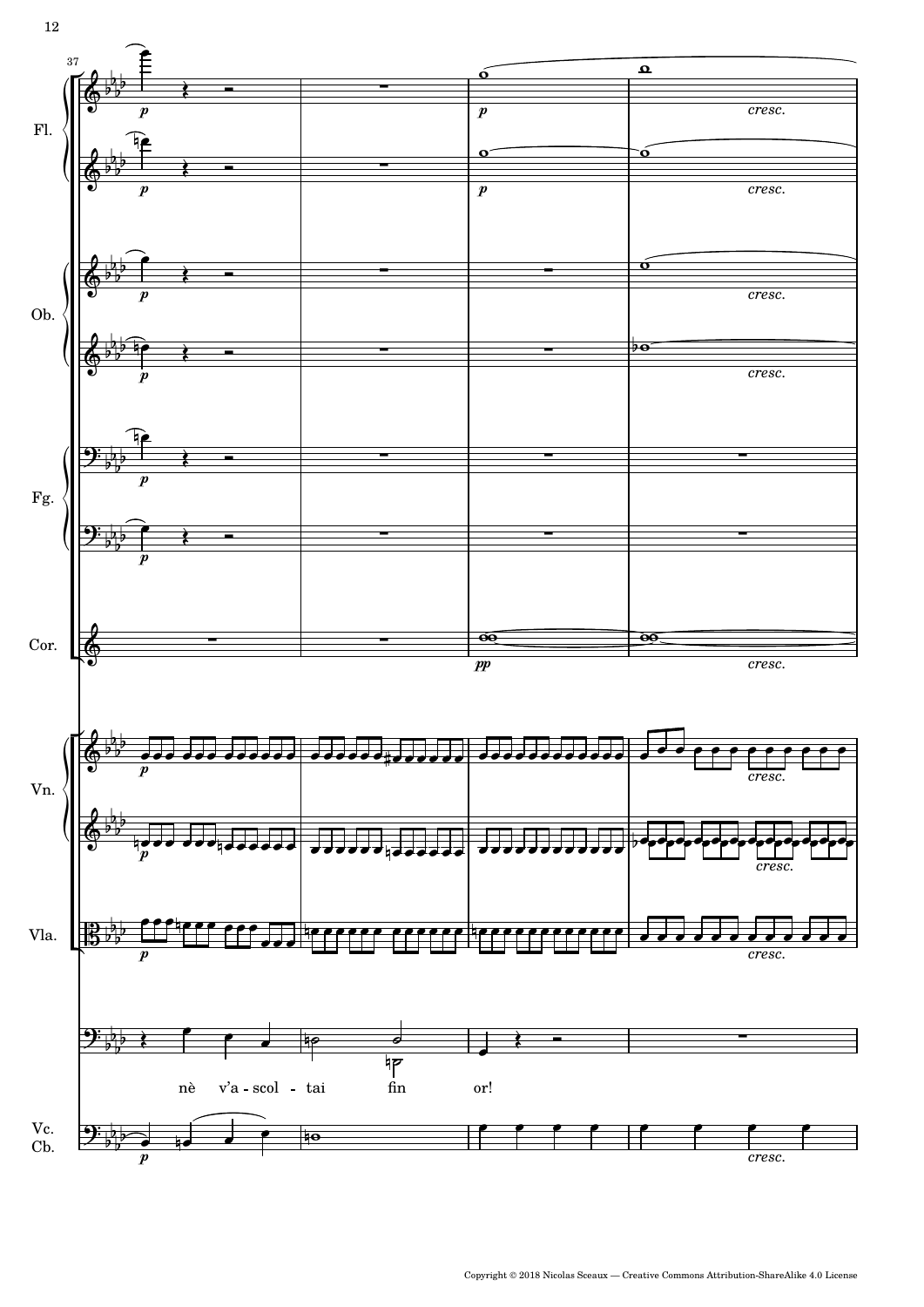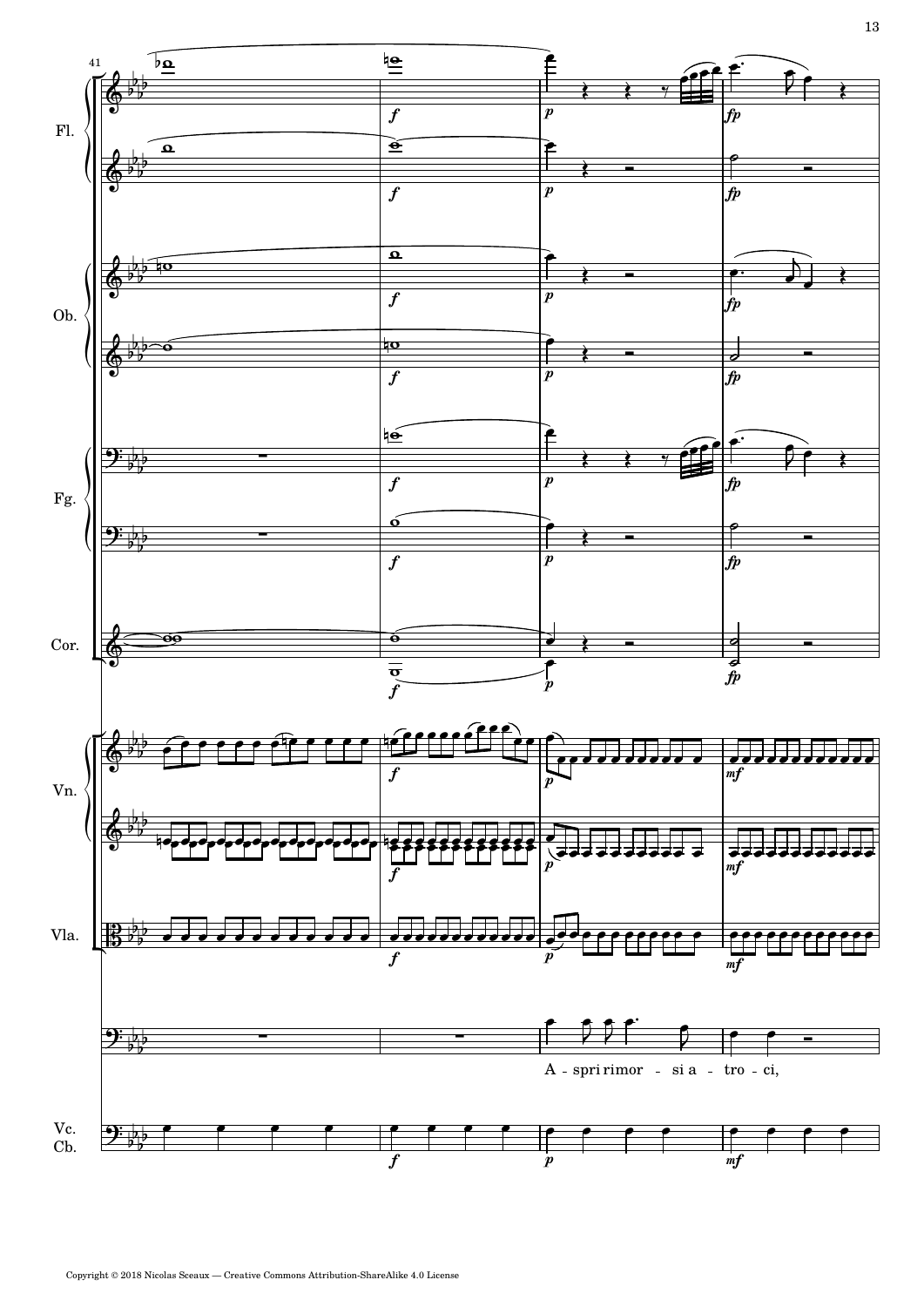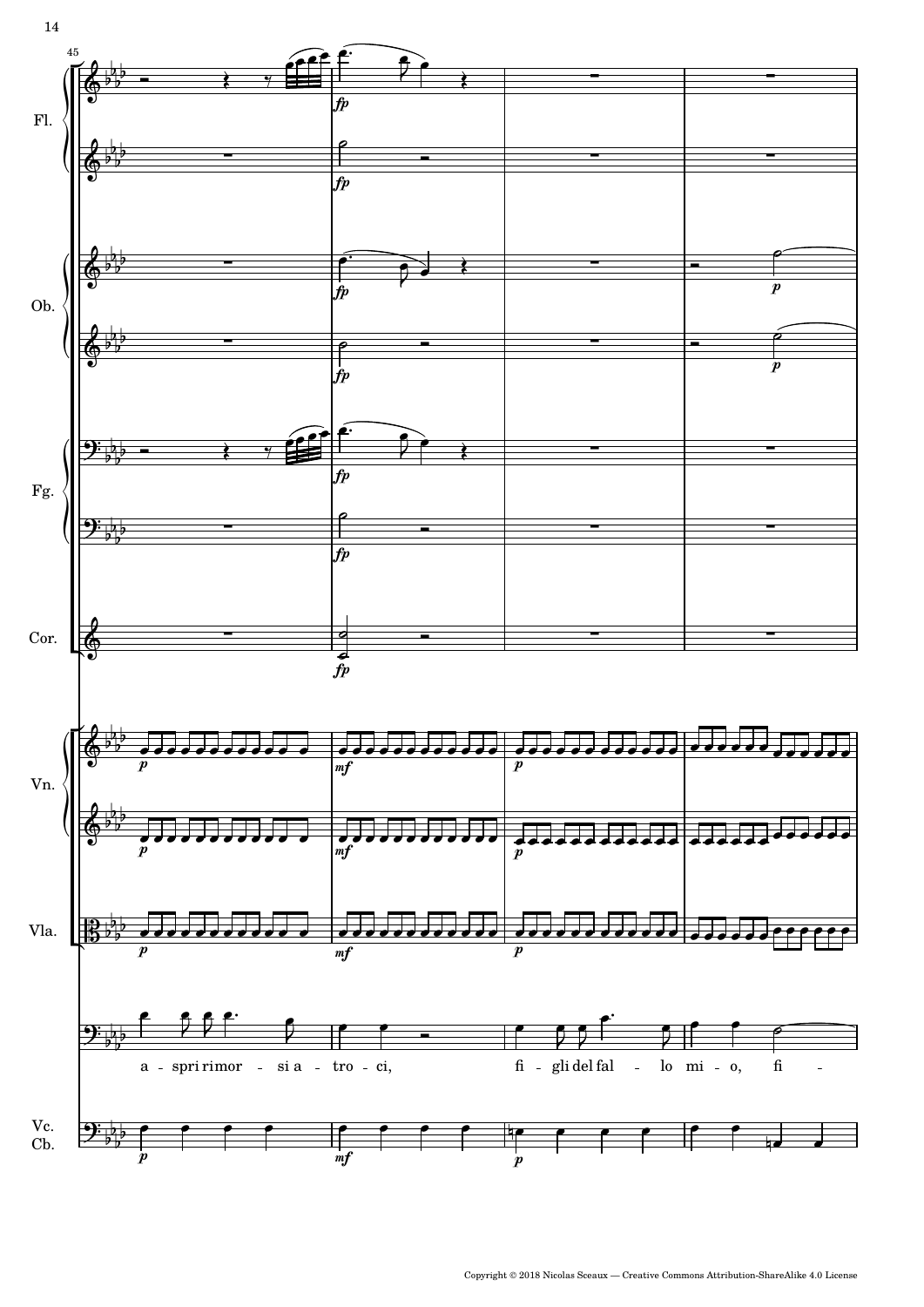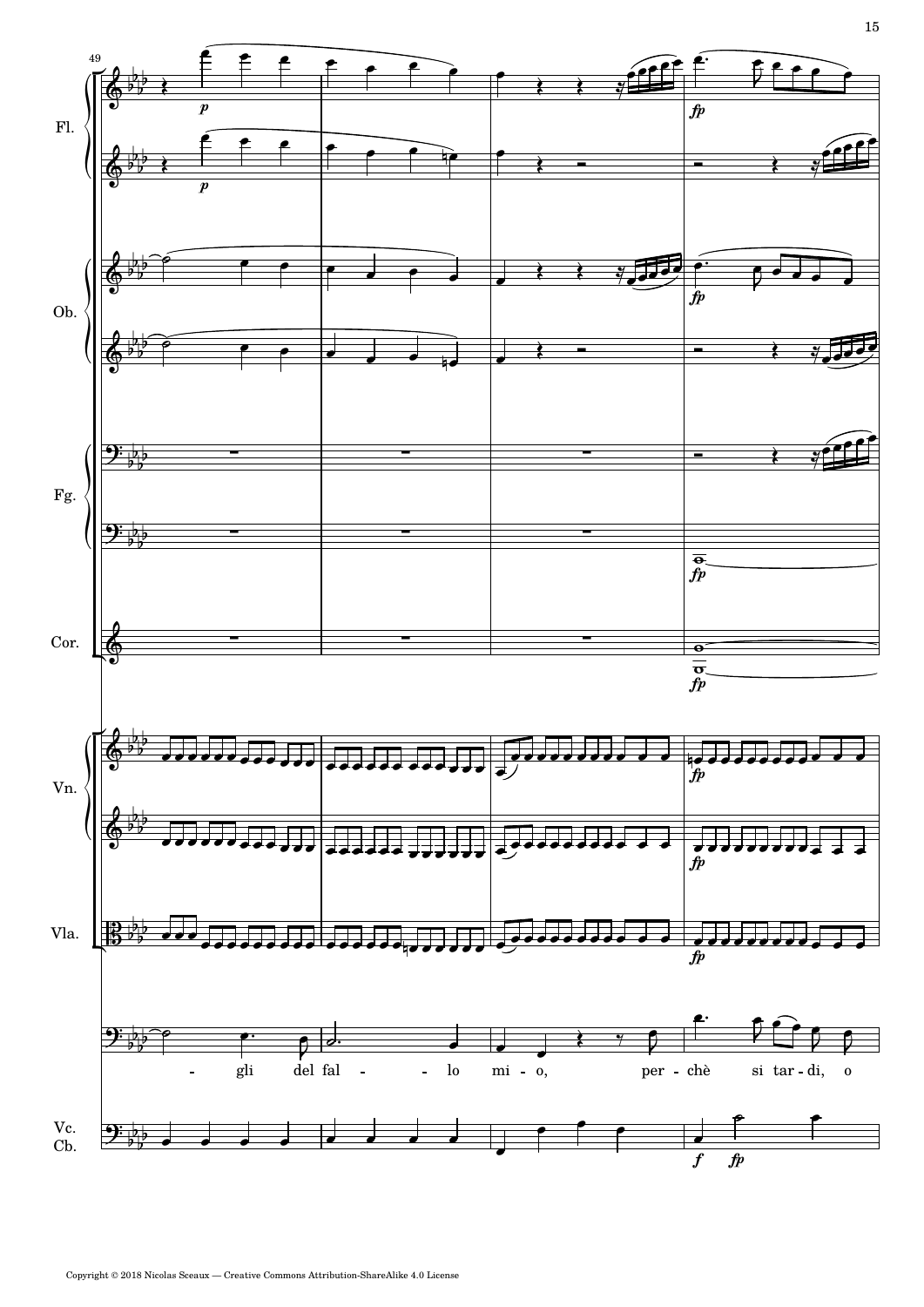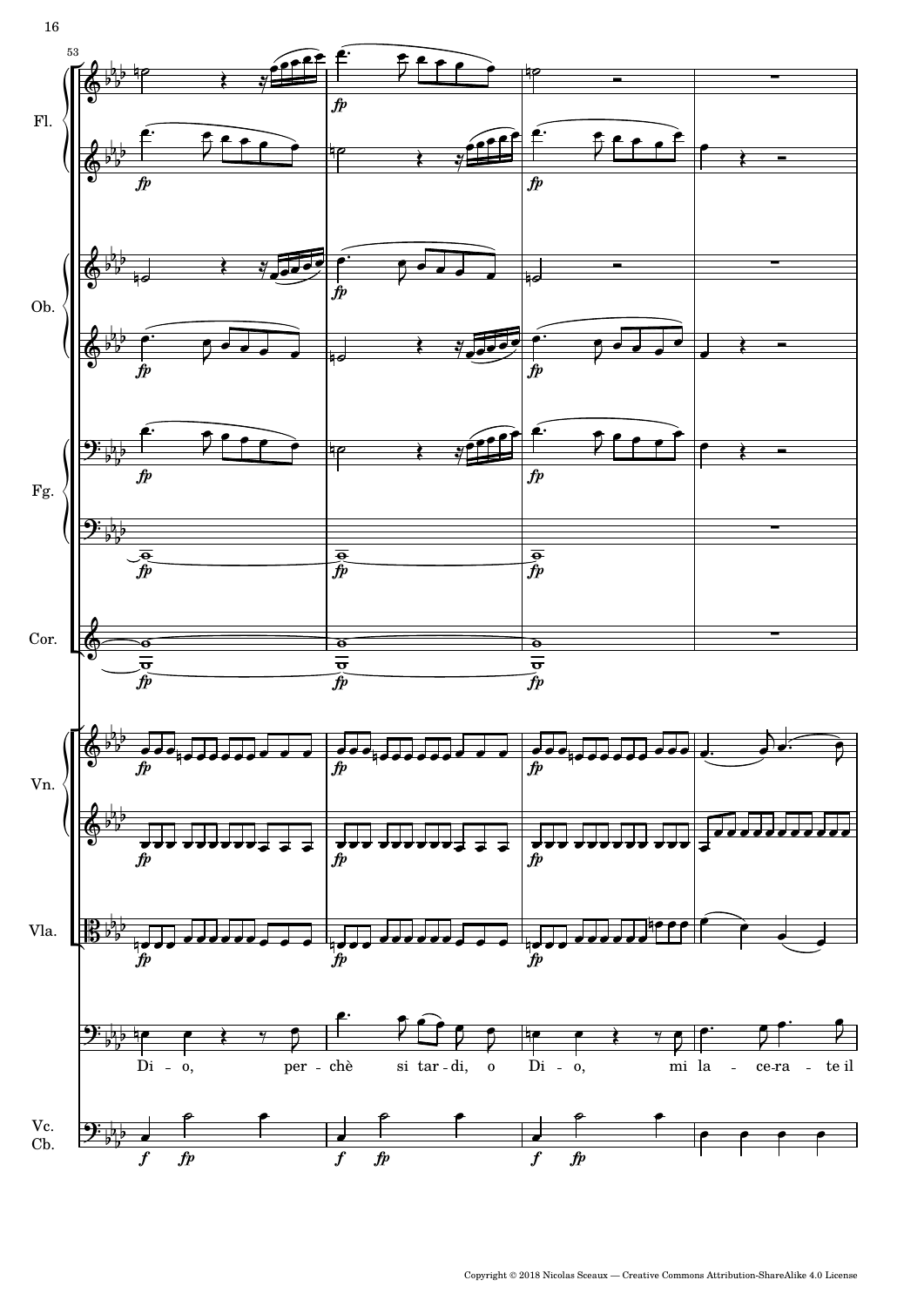

Copyright © 2018 Nicolas Sceaux — Creative Commons Attribution-ShareAlike 4.0 License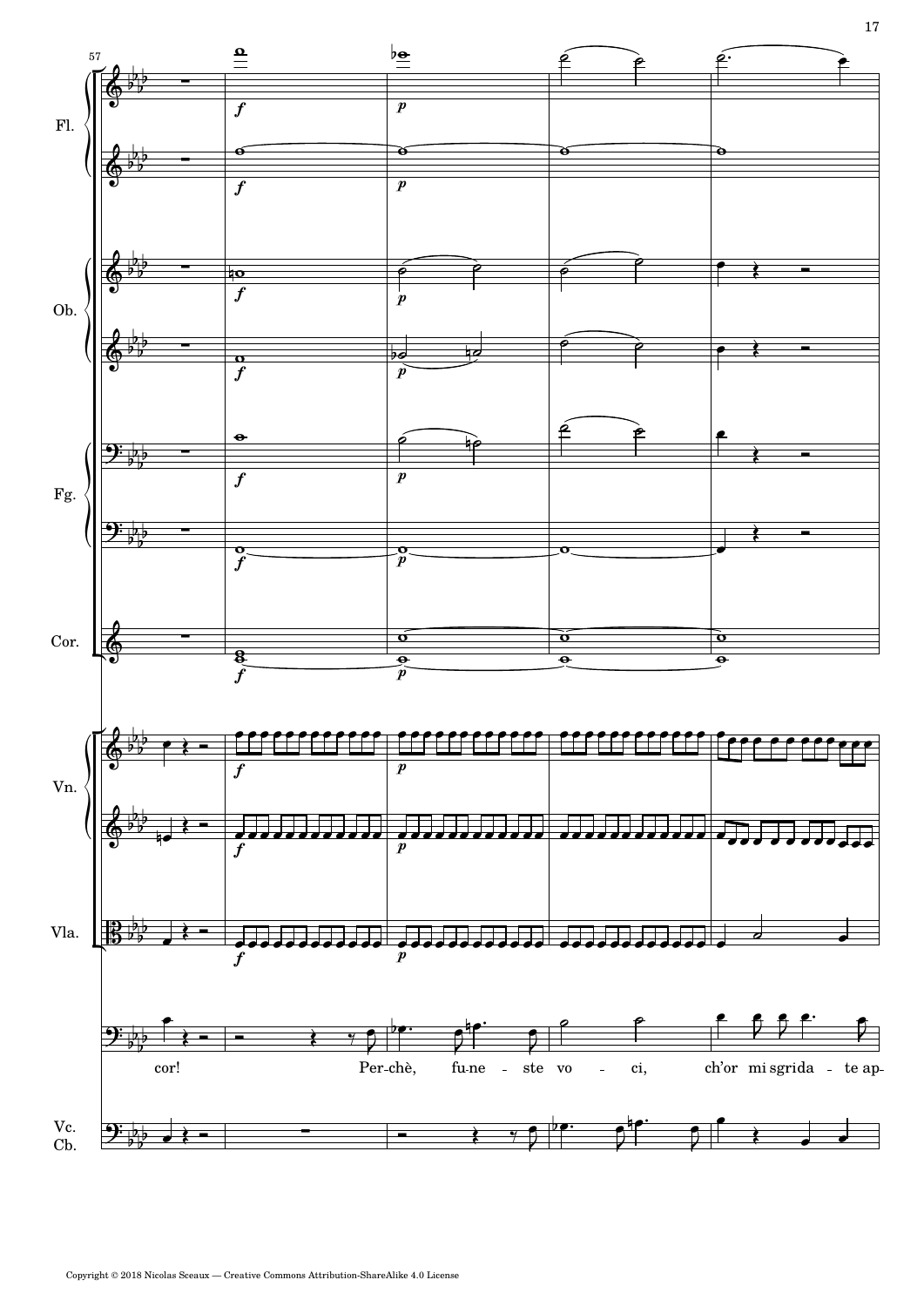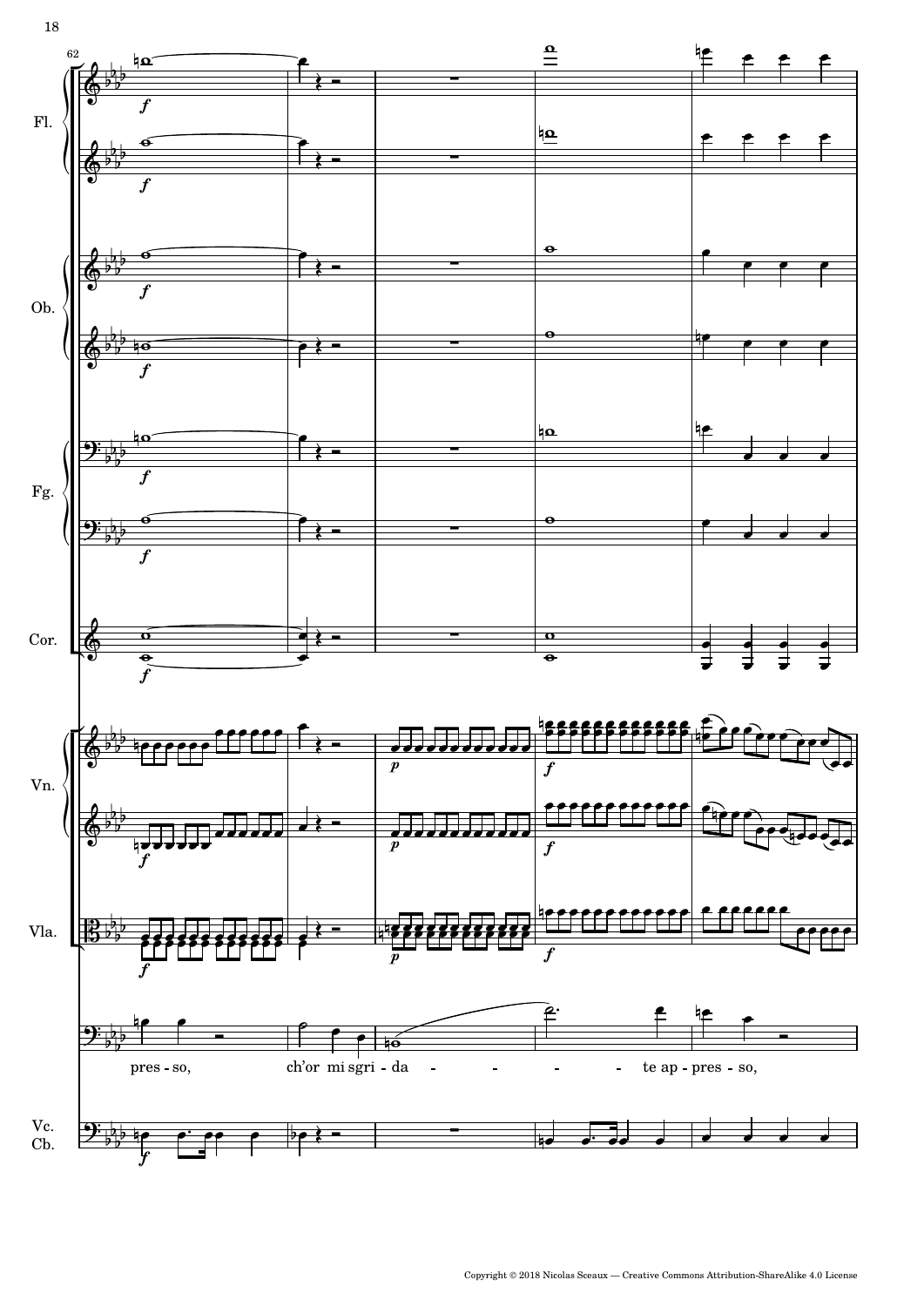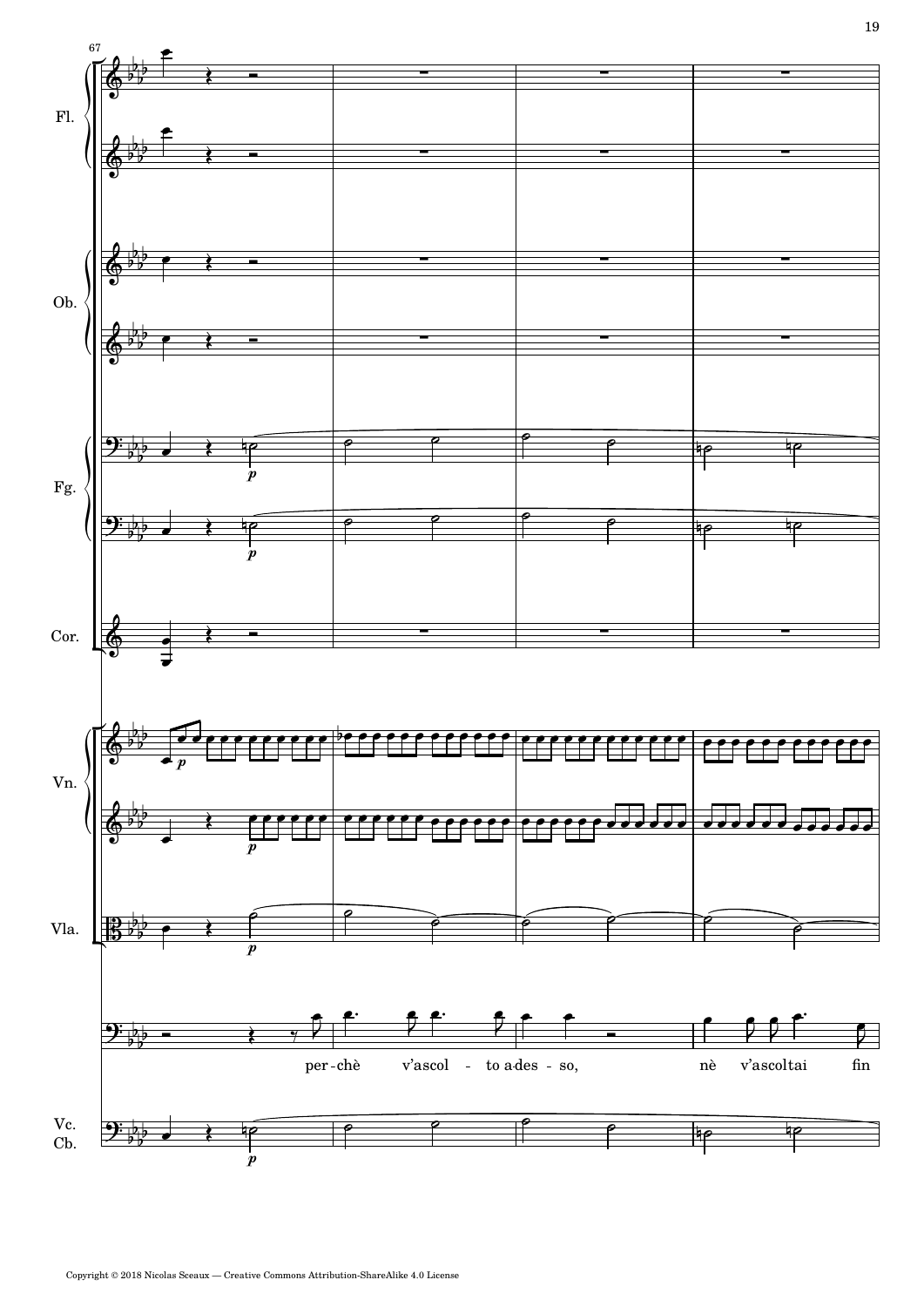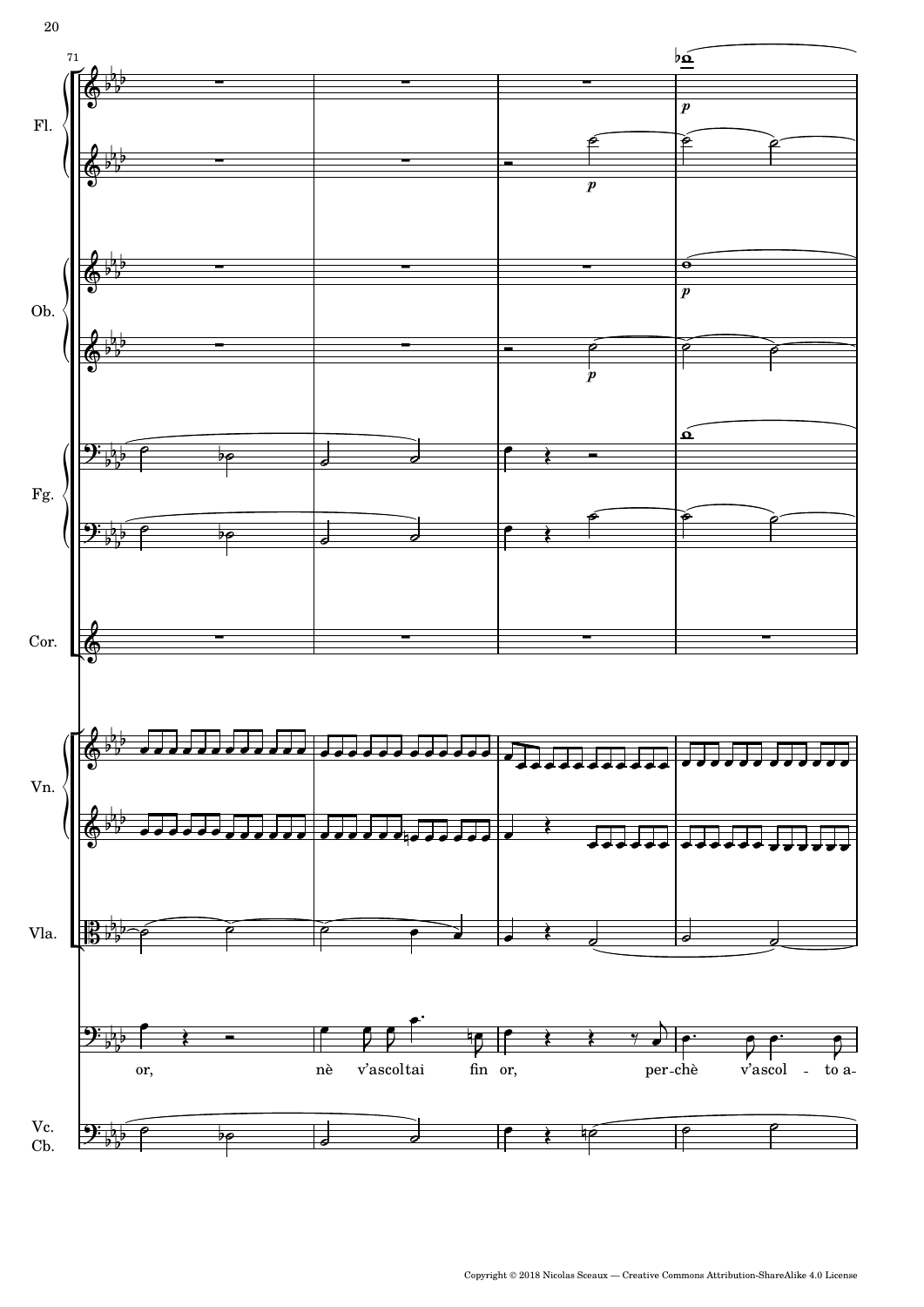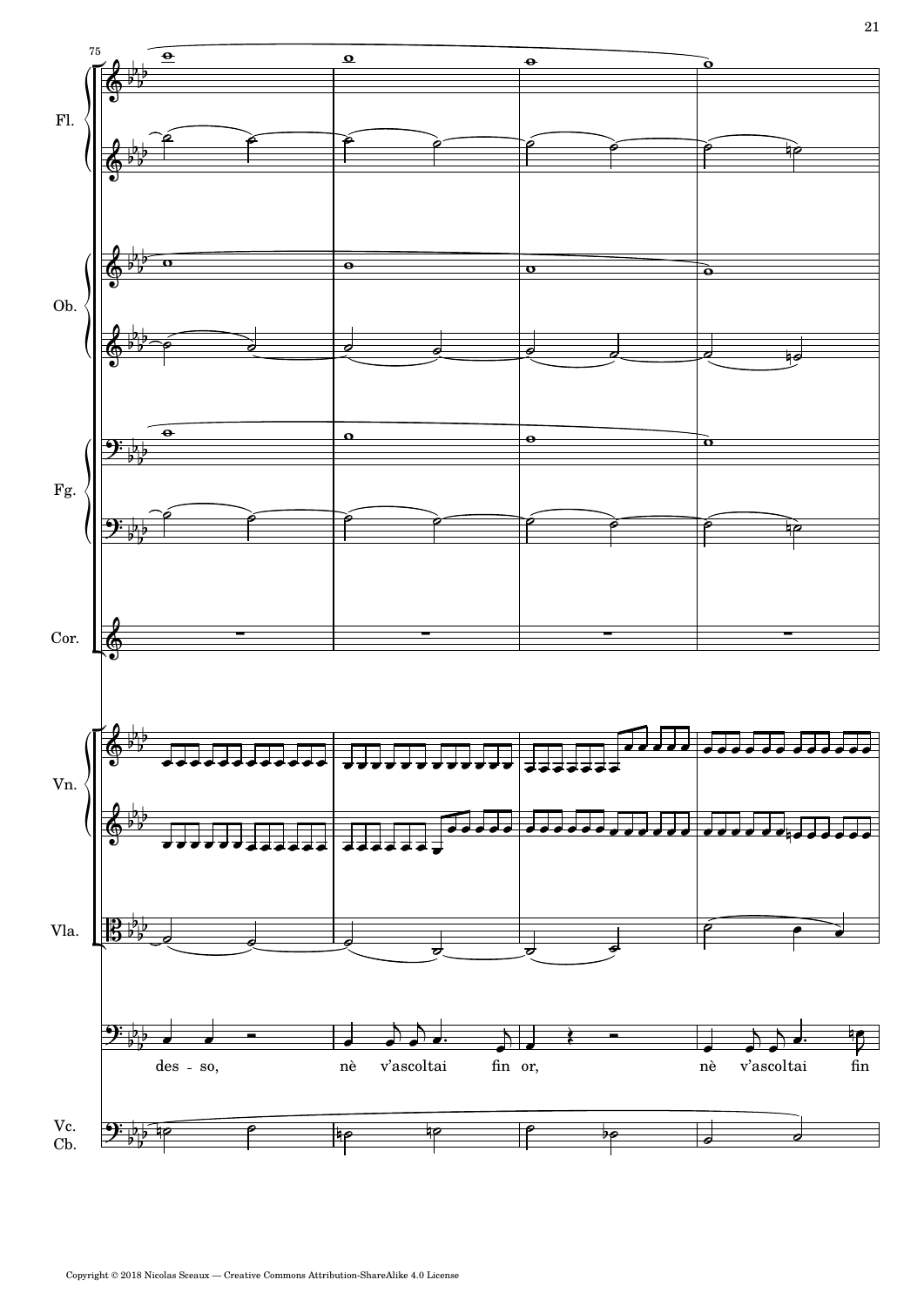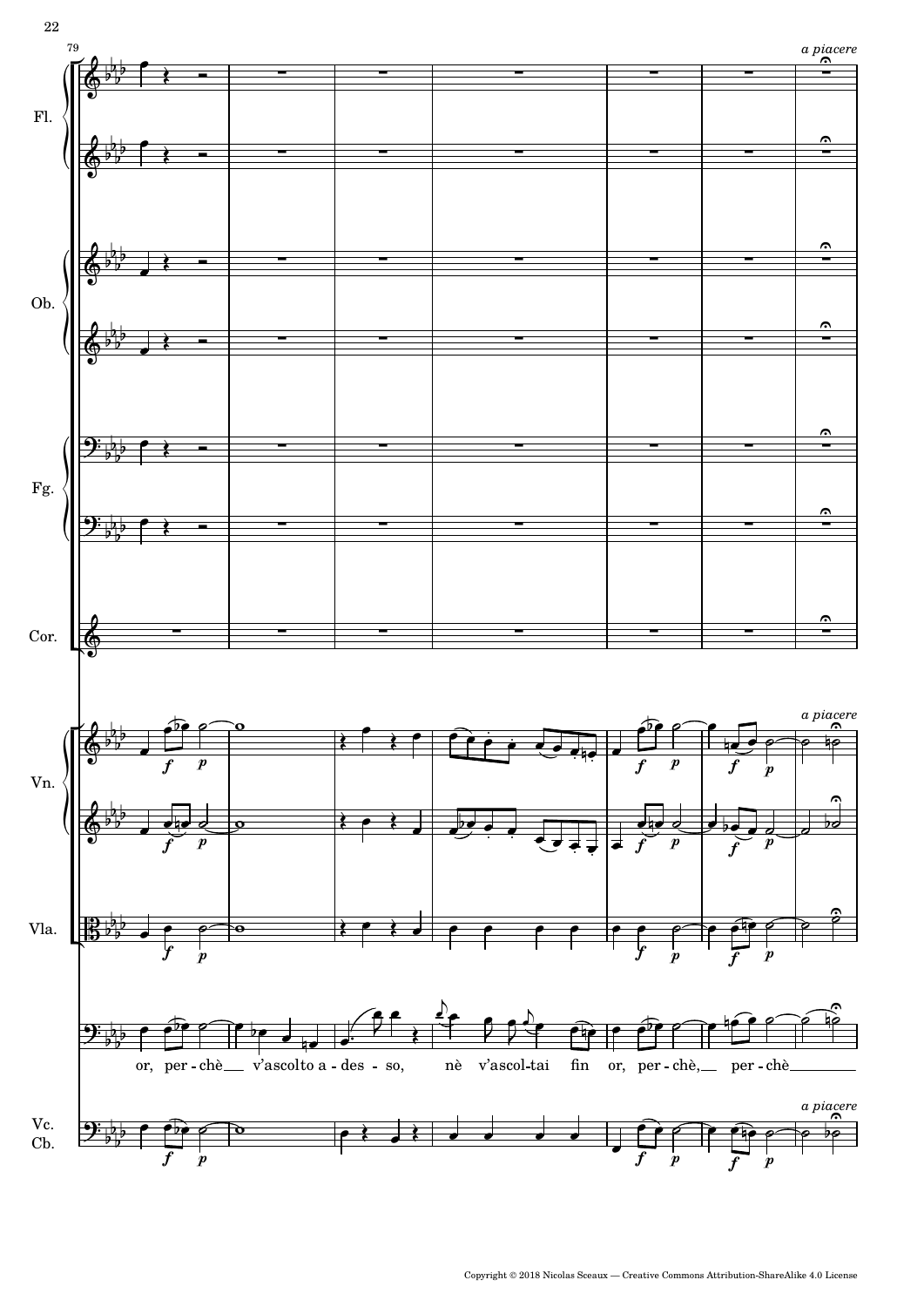